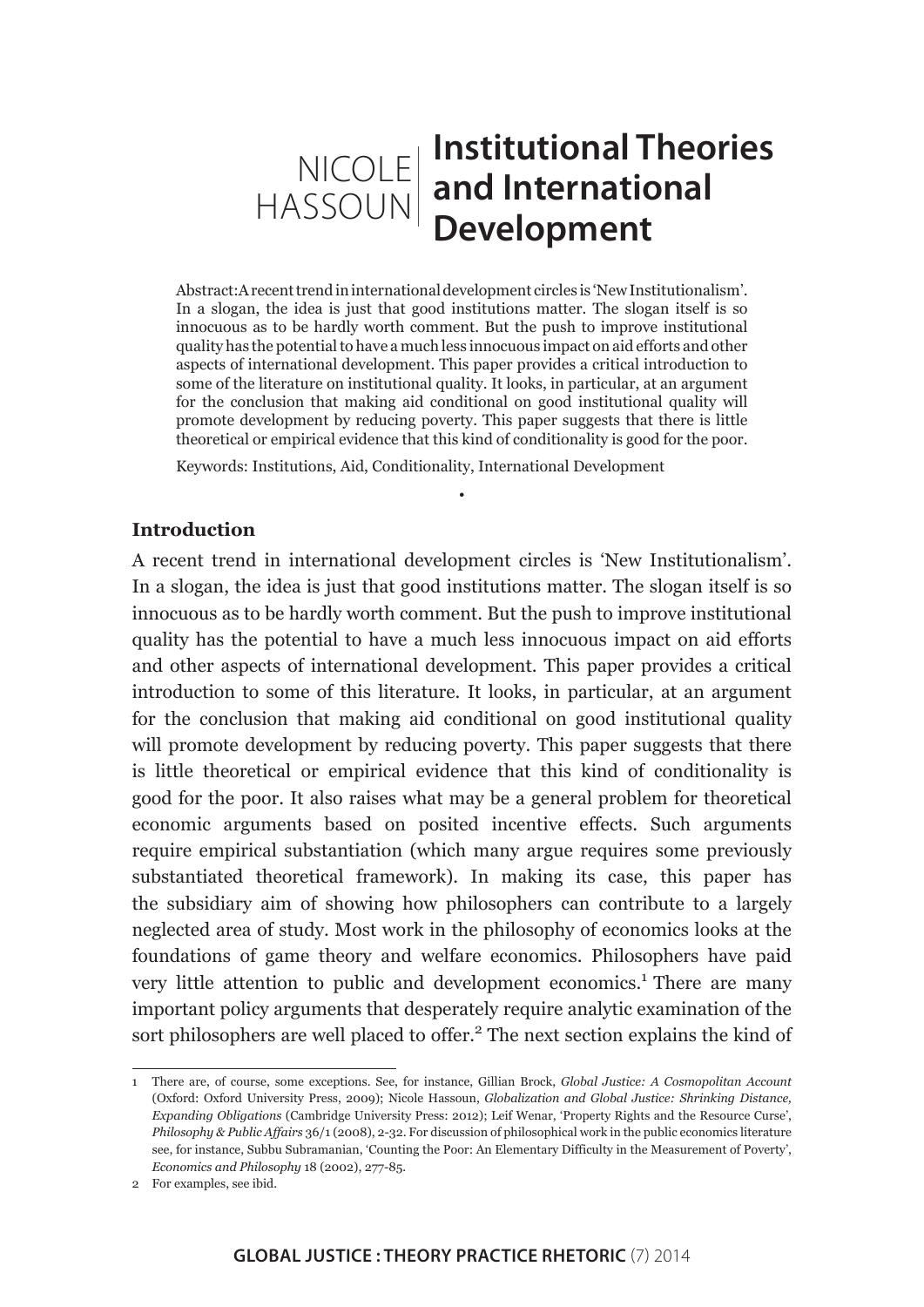international development at issue in this paper and motivates the inquiry into New Institutional arguments about international aid. The section 'Theoretical Arguments for Conditionality: Moral Hazard' considers the main theoretical argument for making aid conditional on institutional quality. The section 'The Empirical Evidence and Critique' considers the empirical evidence that might support such conditionality. The last section concludes.

## **New Institutionalism and International Aid**

There is no single definition of international development in the literature, but it is almost uncontroversial to suppose that whatever else good development requires, it requires poverty reduction.3 Perhaps one of the most comprehensive practical accounts of international development is embodied in the Millennium Development Goals (MDGs). The MDGs have served to coordinate the efforts of many different actors and provide one broadly compelling picture of what good development requires (or at least some conditions for good development). The first MDG is to reduce poverty. In recent discussions of, and resolutions regarding, the global development agenda post-2015, poverty reduction remains a clear focus.<sup>4</sup> So, this paper will assume that good development is not just a matter of fostering growth. Rather, good development (and international aid that promotes development) should, at a minimum, help the poor. A lot of the philosophical work on international development would support this contention.<sup>5</sup>

Similarly, when one pays attention to the details of the regressions in economists' empirical studies, it is clear that they contain many different and inconsistent (implicit) definitions of 'institutional quality'. Some focus on relatively stable features of countries that persist over time and others focus more on the current policy environment. A cynic might even suggest that the 'new' focus on institutional quality is not new at all. Rather it allows economists to repackage old results under a new label – looking at 'good' policies like trade liberalization,

<sup>3</sup> Further, there is reason to believe that aiding countries and institutions are often committed to reducing poverty with their aid. The World Bank, for instance, bills itself as an institution deeply concerned about poverty and does not articulate or defend an alternate moral framework. The Bank says: 'Our mission is to fight poverty with passion and professionalism for lasting results and to help people help themselves and their environment by providing resources, sharing knowledge, building capacity and forging partnerships in the public and private sectors' (World Bank, 'About Us', [2013], http://www.worldbank.org/en/about [accessed 20 August 2013]). The International Development Association (IDA) website says: 'The International Development Association (IDA) is the World Bank's fund for the poorest countries' (IDA, 'What is IDA?', [2013], http://www.worldbank.org/ida/ [accessed 20 June 2013]).

<sup>4</sup> United Nations, 'United Nations A/RES/65/1', (October 19, 2010), www.un.org/en/mdg/summit2010/pdf/outcome\_ documentN1051260.pdf (accessed 20 June 2013).

<sup>5</sup> Peter Singer, 'Famine Affluence and Morality', *Philosophy and Public Affairs* 1/1 (1972), 229-43; Onora O'Neill, *Faces of Hunger: An Essay on Poverty, Justice and Development* (London: Allen and Unwin, 1986); Amartya Sen, *Development as Freedom* (New York: Anchor Books, 1999); Martha Nussbaum, *Women and Human Development: The Capabilities Approach* (Cambridge: Cambridge University Press, 2000); Thomas Pogge, 'Severe Poverty as a Human Rights Violation', in Thomas Pogge (ed.) *Freedom from Poverty as a Human Right: Who Owes What to the Very Poor?* (Oxford: Oxford University Press, 2005), 11-53; David Crocker, *The Ethics of Global Development: Agency, Capability, and Deliberative Democracy* (Cambridge: Cambridge University Press, 2008).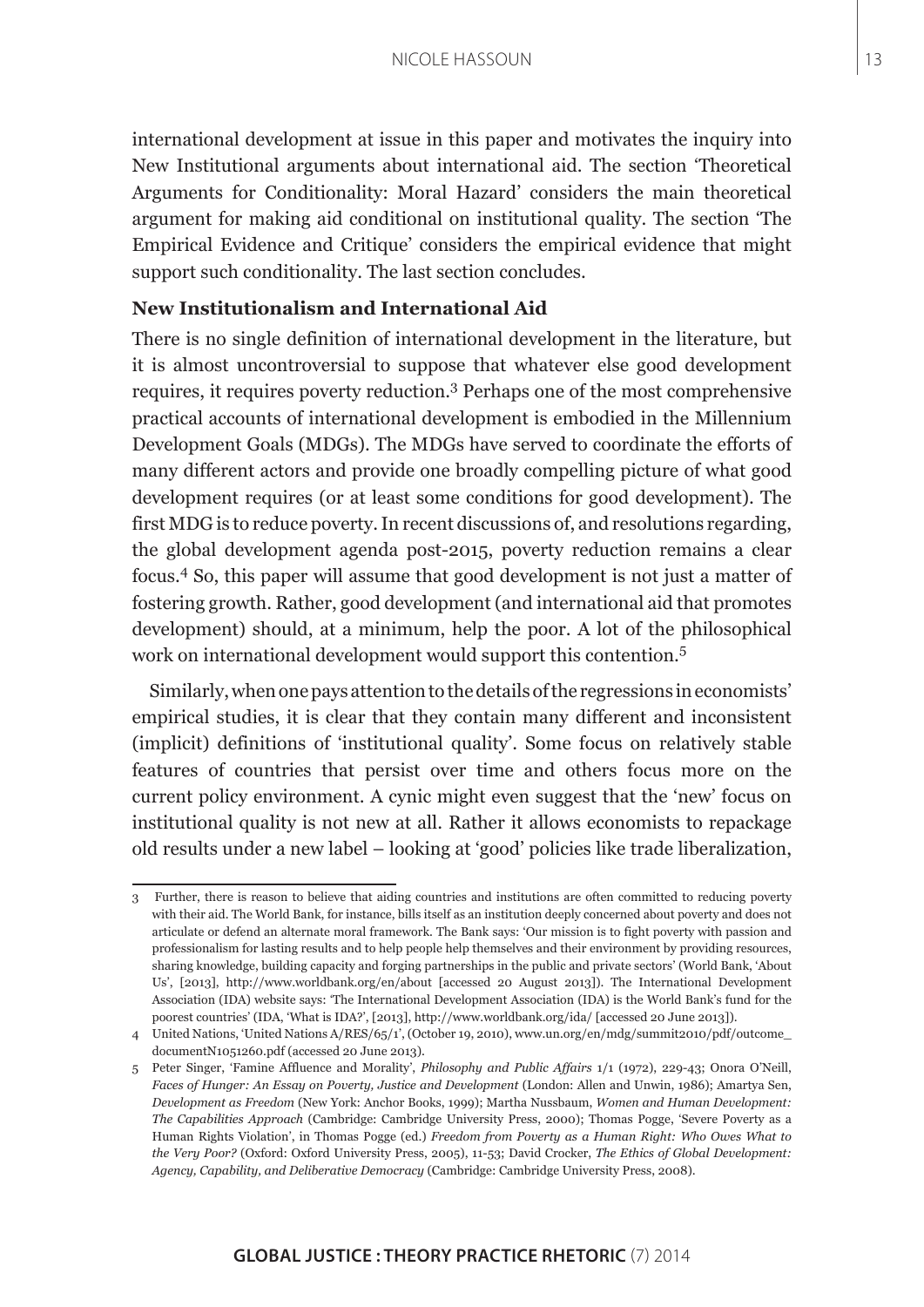corruption, and so forth and then calling these 'institutions' and concluding that good institutions are important. This paper will, thus, suppose that *institutional quality* is a cluster concept and pay attention to the details of each study which argues that it is important to give aid to countries with good institutions.

Despite the fact that there are different conceptions of institutional quality in the literature, the new focus on institutional quality's impact on aid may have a large impact on international development via its impact on poverty (and perhaps other things). Many countries and international institutions, including the World Bank, African Development Bank (ADB), the United Kingdom, and Canada use formulas for distributing aid that take into account institutional quality.<sup>6</sup> More precisely, many states and international institutions use algorithms governing the amount of aid they offer to different countries that include some version of the World Bank's Country Policy and Institutional Assessment  $(CPIA)$  index – a measure of institutional quality.<sup>7</sup> Some of these measures are quite complicated but many, like the CPIA, consider countries' economic, structural, social, and public sector policies (see the Appendix for further explanation of the CPIA, in particular). Consider the potential impact of World Bank aid alone. The International Development Association (IDA) is the part of the World Bank that helps the world's poorest people, 1.5 billion of whom live on less than the equivalent of \$2 a day. In 2008, the IDA gave Official Development Assistance (ODA) worth  $6,689.24$  million.<sup>8</sup> It provides basic health services, primary education, clean water and sanitation, environmental protection, business support, infrastructure, and help with institutional reforms.<sup>9</sup> So it really matters how this institution distributes its aid. Insofar as the concern is to

<sup>6</sup> African Development Bank, '2009 Country Policy and Institutional Assessments Questionnaire', (2009), www. afdb.org/fileadmin/uploads/afdb/Documents/Project-and-Operations/2009%20CPIA%20Questionnaire%20 %28English%29%20%28Rev%20%29%20-%20Oct%2019%202009-1.pdf (accessed 26 August 2013); Finn Tarp, 'Aid and Development', *Swedish Economic Policy Review* 13 (2006), 9-61.

<sup>7</sup> Over time the CPIA has changed slightly. It used to contain 20 indicators. See, for instance, Ravi Kanbur, 'Reforming the Formula: A Modest Proposal for Introducing Development Outcomes in IDA Allocation Procedures', Cornell University Working Paper (2005), www.arts.cornell.edu/poverty/kanbur/IDAForm.pdf (accessed 20 June 2013). Other changes to the formula include the fact that capital account convertability and privatization are no longer included in the guidelines for good policy; see Adam Minson, 'Dialogue on the CPIA and Aid Allocation', The Initiative for Policy Dialogue Working Paper Series, (2007), Ms.

<sup>8</sup> OECD, 'Aid Statistics', (2010), www.oecd.org/dac/stats/ (accessed 15 July 2013). There are many different measures of poverty and I discuss some different proxies below. For some work on standard measures of income poverty, see Subramanian (2002); Nicole Hassoun and Subbu Subramanian, 'On Some Problems of Variable Population Poverty Comparisons', UNU WIDER Working Paper 2010/71 (2010), http://www.wider.unu.edu/publications/workingpapers/2010/en\_GB/wp2010-71/ (accessed 13 May 2013).

<sup>9</sup> Unlike other 'aid', ODA does not include military aid. Rather ODA primarily includes grants and loans to developing countries. Here is the official definition: 'Flows of official financing administered with the promotion of the economic development and welfare of developing countries as the main objective, and which are concessional in character with a grant element of at least 25 percent (using a fixed 10 percent rate of discount). By convention, ODA flows comprise contributions of donor government agencies, at all levels, to developing countries ("bilateral ODA") and to multilateral institutions. ODA receipts comprise disbursements by bilateral donors and multilateral institutions. Lending by export credit agencies—with the pure purpose of export promotion—is excluded') International Monetary Fund [IMF], 'External Debt Statistics: Guide for Compilers and Users – Appendix III – Glossary', [2003], www.imf.org/external/ pubs/ft/eds/Eng/Guide/index.htm [accessed 19 March 2013]).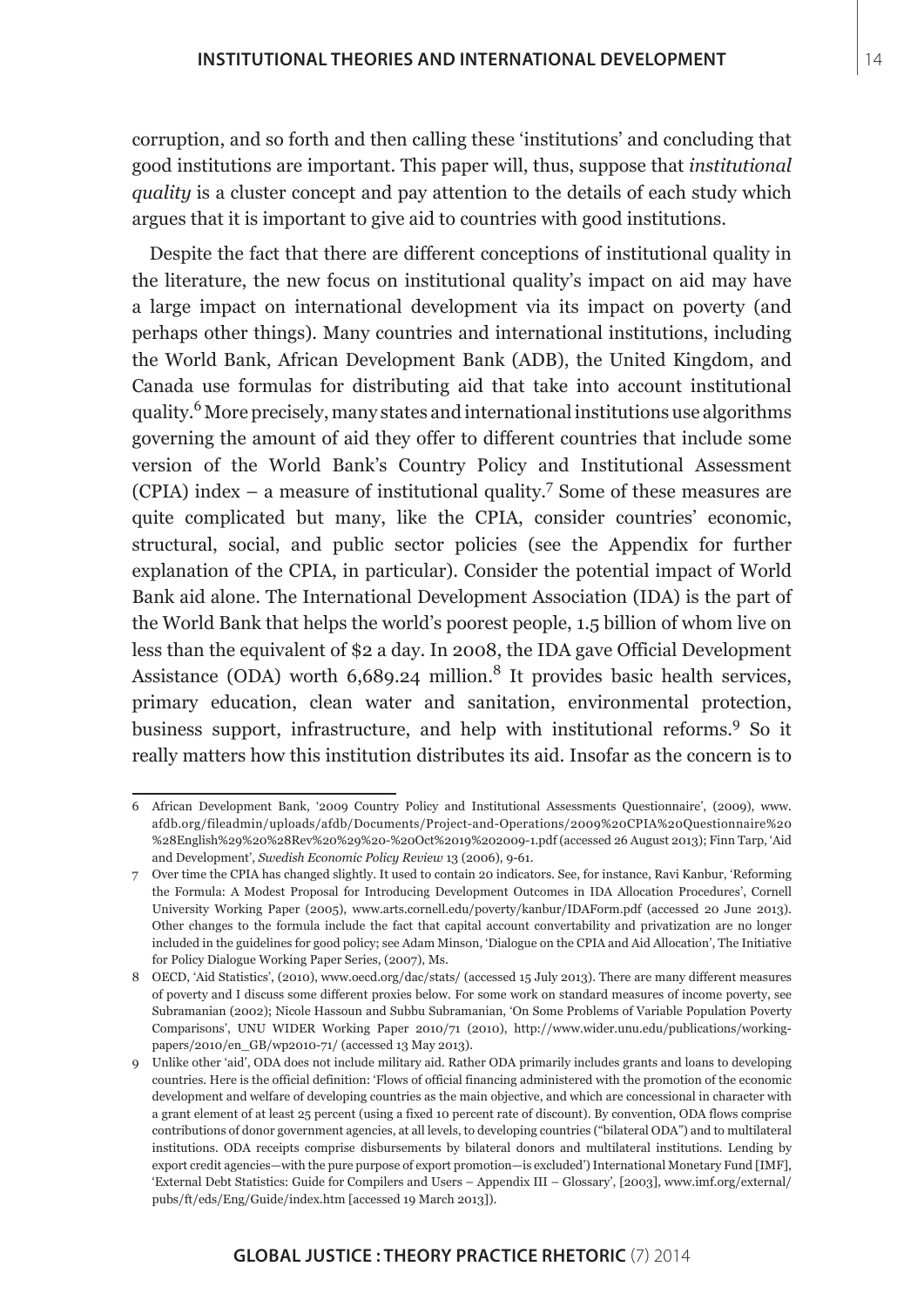reduce poverty, it is important to consider whether or not it is a good idea to make aid conditional on good institutional quality.

Perhaps one could argue that the debate about making aid conditional on good institutional quality is purely academic for one of two reasons. First, even those international institutions and states that use a metric for allocating aid that takes into account institutional quality often fail to actually implement these rules consistently. The IDA, for instance, makes many exceptions  $-$  e.g., it gives more aid to small island states and post-conflict countries than they should receive on its metric. Second, if aid were allocated according to these metrics, many international institutions and states giving aid would actually give more aid to poorer countries.

The graph below illustrates how disbursements according to the IDA allocation formula would be much more highly correlated with other proxies for poverty than actual IDA allocations or ODA in general.<sup>10</sup>



#### **Correlation Matrix**

Figure 1: Author's Calculations of Correlation between IDA rule, IDA allocation, ODA allocation, and Other Proxies for Poverty

<sup>10</sup> The official definition of ODA is 'Grants or loans to countries and territories on the DAC List of ODA Recipients (developing countries) and to multilateral agencies which are: (a) undertaken by the official sector; (b) with promotion of economic development and welfare as the main objective; (c) at concessional financial terms (if a loan, having a grant element of at least 25 percent). In addition to financial flows, technical co-operation is included in aid. Grants, loans and credits for military purposes are excluded. Transfer payments to private individuals (e.g., pensions, reparations or insurance payouts) are in general not counted') OECD, 'Official Development Assistance – Definition and Coverage', [2013], http://www.oecd.org/dac/stats/officialdevelopmentassistancedefinitionandcoverage.htm [accessed 25 April 2013]).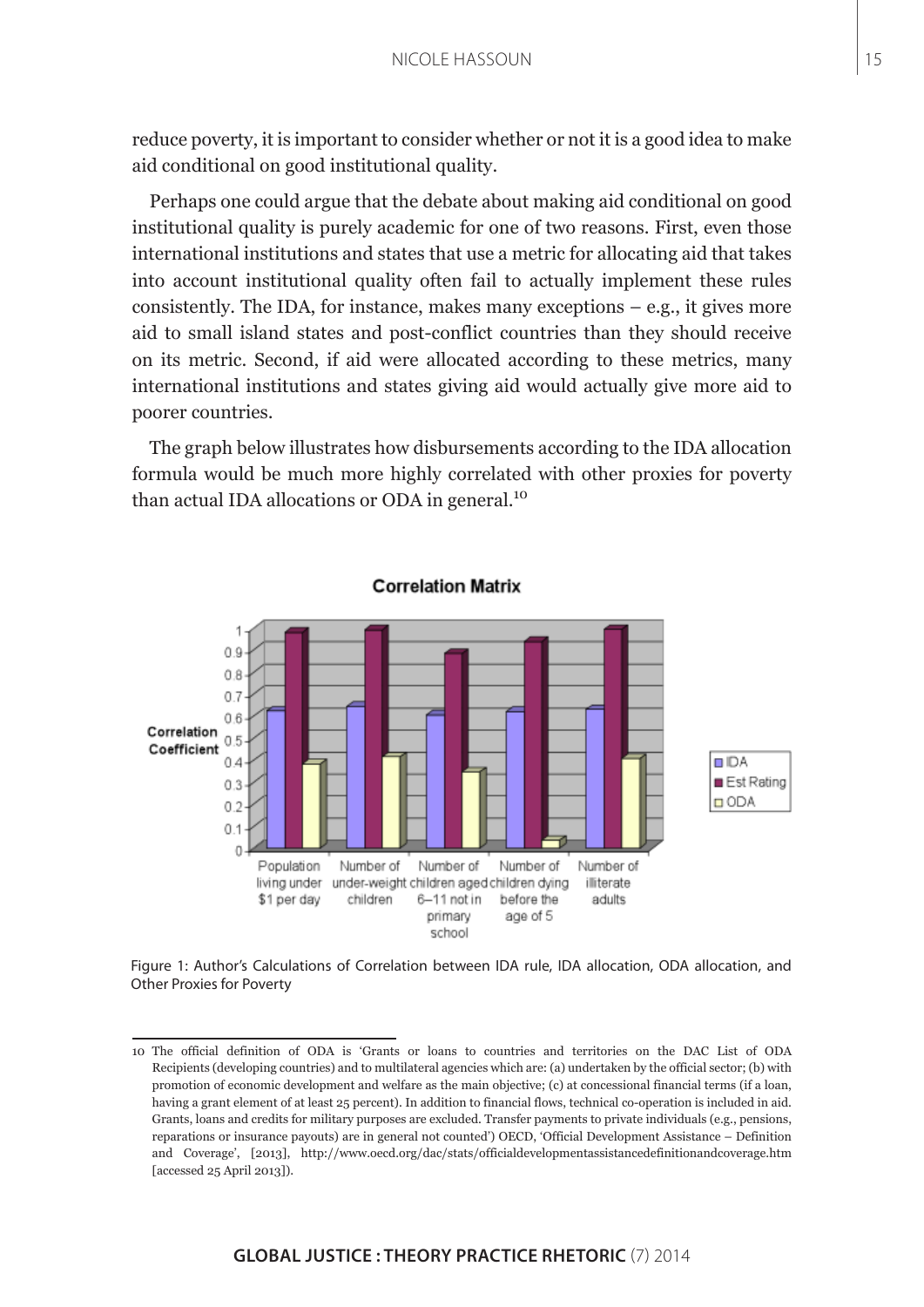If the IDA's rule for allocating aid were actually implemented, it would ensure that aid goes to poorer countries on many metrics for poverty. Looking at a sample of 35 countries for which data is easily available, it is clear that estimated disbursements according to the IDA allocation rule would be highly correlated with child mortality, malnutrition, lack of primary education, and adult illiteracy rates as well as poverty rates.<sup>11</sup>

It is not clear, however, that allocation rules' justifications are unimportant – the IDA's rule, for instance, does seem to govern the disbursement of much international aid. Moreover, the correlation between poverty (etc.) and disbursements according to allocation rules in no way justifies these rules. Giving aid in these ways may still do little to alleviate poverty or secure international development. There may be other rules that would be better for achieving this objective. Just like giving money to someone who is sick or who is doing poorly in school might not be the best way to help them get better or improve their grades, giving aid to poor countries may not be the best way to help them reduce poverty. At least this correlation cannot justify any kind of institutionalism.12 So it is worth seeing if, taking into account the incentives aid creates, a case can be made for making aid conditional on good institutional quality.

The rest of this paper suggests that, insofar as aid is supposed to relieve poverty, there is little reason to believe we should make aid conditional on good institutional quality. The next section considers the main theoretical argument put forward for using aid allocation metrics that put a lot of emphasis on institutional quality. The fourth section turns to some of the evidence regarding the impact on poverty of making aid conditional on good institutional quality.

#### **Theoretical Arguments for Conditionality: Moral Hazard**

Perhaps the best theoretical argument for making aid conditional on good institutional quality is the moral hazard argument. There are many different version of the moral hazard argument that posit different mechanisms by which giving aid on the basis of poverty alone creates potentially counter-productive incentives. It is only necessary to consider, however, a version that the IDA seems to embrace when it says: 'While it is natural to focus on how the allocation formula distributes aid across poor countries, it should be kept in mind that it also affects

<sup>11</sup> Author's calculations using the 2004 IDA disbursement formula and looking just at the subset of countries for which data was available from the following sources: Bob Baulch, 'Aid Distribution and the MDGs', *World Development* 34/6 (2006), 933-50; United Nations Development Programme, 'Human Development Report 2010', (2010), http://hdr. undp.org/sites/default/files/reports/270/hdr\_2010\_en\_complete\_reprint.pdf (accessed 15 May 2013).

<sup>12</sup> Moreover, this correlation may not be enough to justify any of these rules. Giving to the poorest countries, on any of these measures, might not be the best way to reduce poverty for reasons other than the idea that we have to take into account institutional quality to reduce poverty.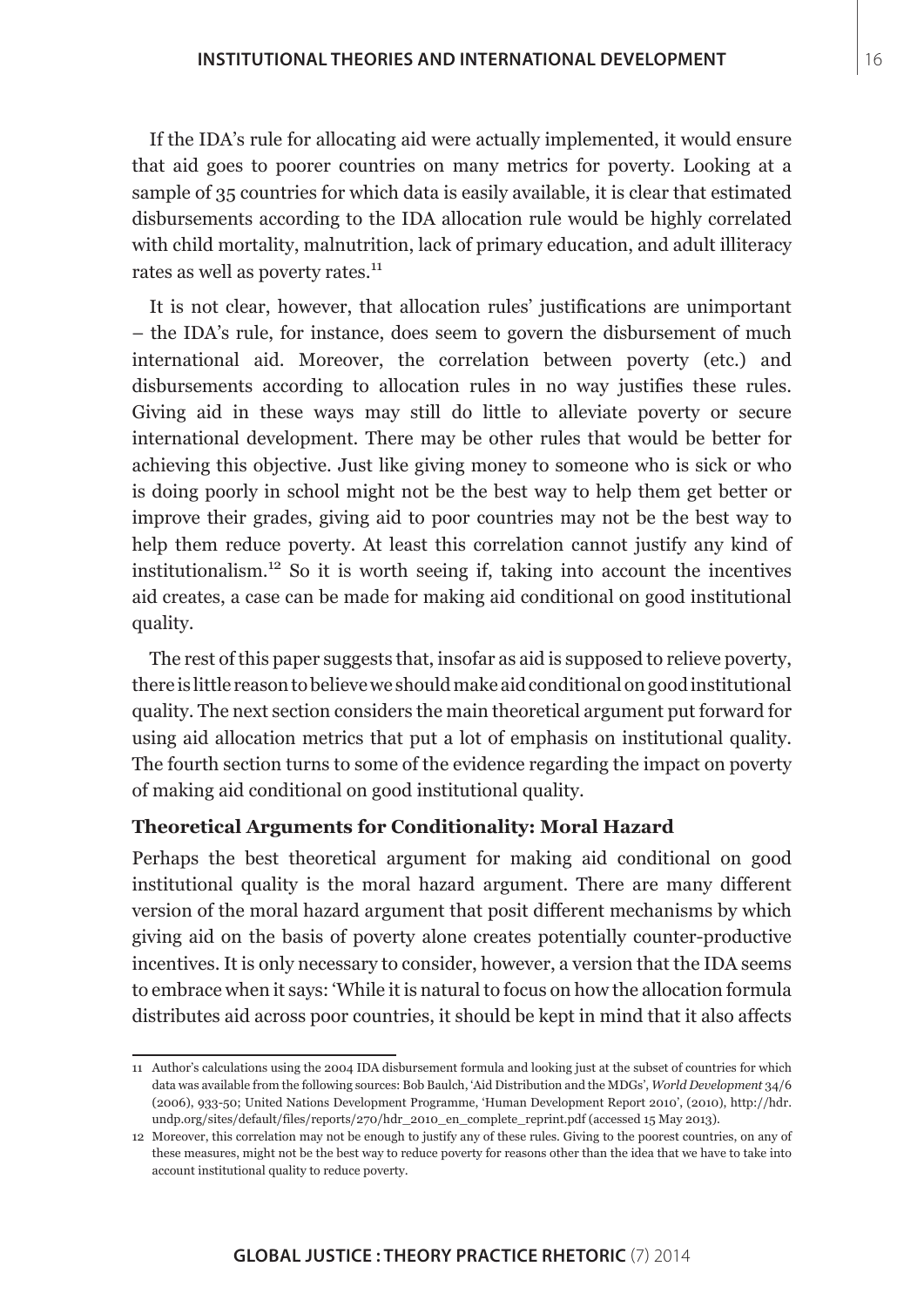how poor countries are treated over time. The negative coefficient on per capita GNI (Gross National Income) is essentially a tax on growth'.13 The problem this paper will suggest moral hazard arguments have is quite general – empirical evidence is necessary to support their claims about incentives.

In the moral hazard argument at issue, the main claim is not that if we give to countries that are poor, simply because they are poor, rulers *will* keep their countries poor. The claim is that if we give to countries that are poor, simply because they are poor, we create an *incentive* for rulers to keep their countries poor. An incentive, at least as most economists use the term, just provides a reason for action. An incentive is like a reward or penalty. Rewards or penalties may or may not be efficacious. Sometimes incentives do not work. Nevertheless, many incentives have motivational force. The version of the moral hazard argument above says that if we give to countries that are poor, simply because they are poor, we give rulers a reason to keep their countries poor – they can get more aid. So we should not just give to poor countries, we should instead give to poor countries that have good policies.

Consider an analogy that illustrates the problem with this argument – a variation of philosopher Peter Singer's famous pond case. Suppose that, on your way to work, you see a small child is drowning in a pond. You can save the child by a process that involves giving the child's mother one hundred dollars. Even though it will cost you something to do so, if no one else can help the child and the child will otherwise drown, it is clear that you should save the child. Some have pointed out that if you save the child, you create incentives for mothers of small children to throw their children into ponds. The proper reply to this kind of case is that there is no reason to think other mothers (generally) will throw their children in ponds for one hundred dollars even in places where one hundred dollars is a lot of money. Sometimes, we should (simply) aim to ameliorate poverty even if we create bad incentives in the process.

The moral hazard argument may not always be dismissed so easily. In some cases, there may be reason to think many mothers will do things to harm their children if we create incentives for them to do so. After all, some parents probably do maim their children so as to make them better beggars.14 It is less clear that this is *because* people will help those who are maimed. This may not

<sup>13</sup> IDA, 'IDA 14: IDA's Performance Based Allocation', (2004), http://siteresources.worldbank.org/IDA/Resources/ PBAIDA14.pdf (accessed 7 June 2013), p. 7. The IDA actually tries to give poverty some weight in its allocation rule in this way but the general point is that if we give to poorer countries aid, it will be negatively correlated with growth and thus create a disincentive for growth. For criticism of the IDA's attempt to take into account poverty in the way that it does, see Nicole Hassoun, 'World Bank Rules for Aid Allocation: Moral Hazard?' in Helen Stacy and Win-chiat Lee (eds.), *Economic Justice* (Dordrecht: Springer, 2012b), 221-41.

<sup>14</sup> The moral import of this observation is less clear.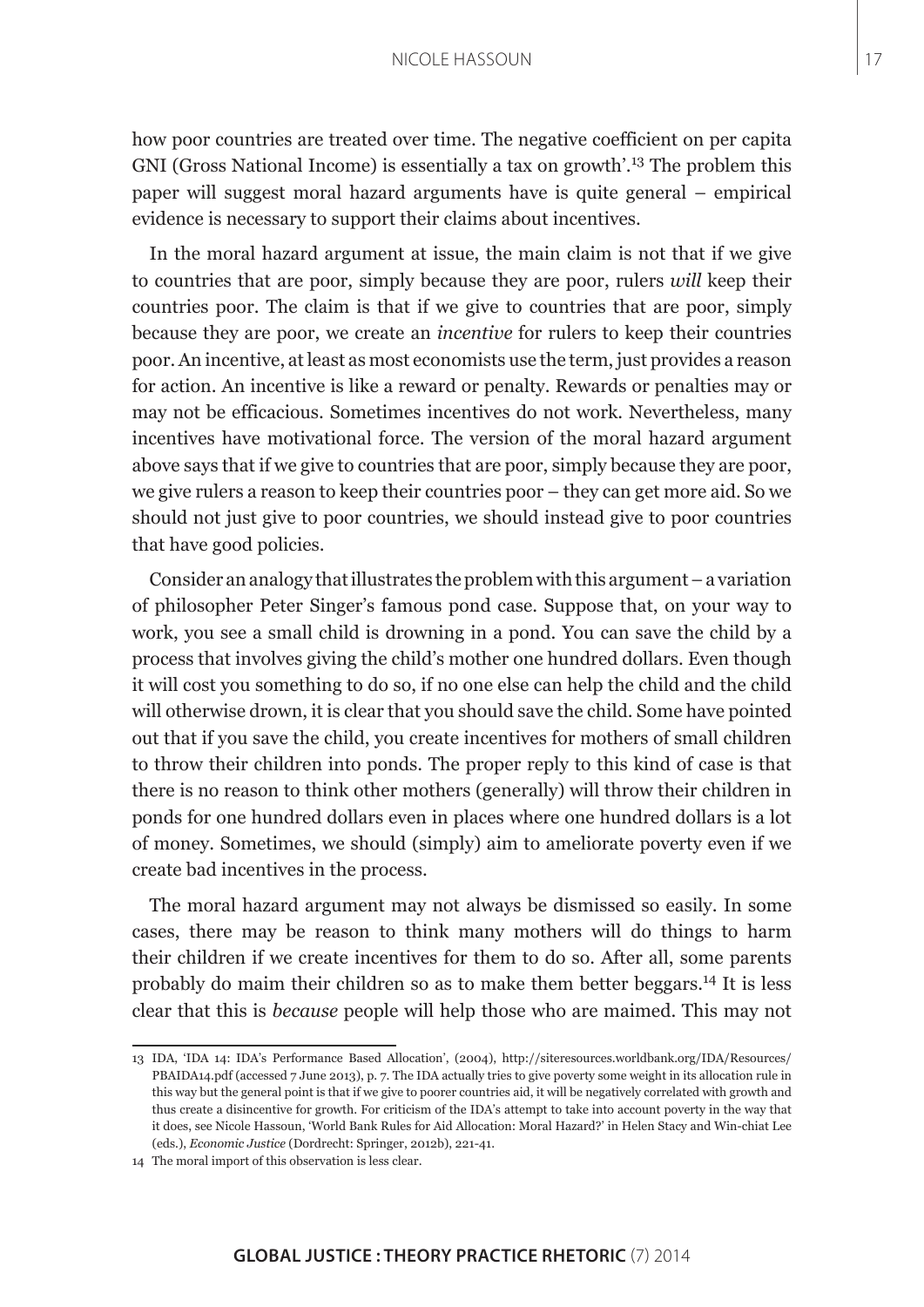be the best explanation of why mothers might harm their children. A better explanation is that mothers maim their children only because they do not have a better means for helping their families survive.

In any case, the claim that we should not create incentives for some to keep others in poverty requires defense. Consider an expansion of the (first part of the relevant version of) the moral hazard argument:

P1) If we give to countries that are poor, simply because they are poor, we create an incentive for their rulers to keep them poor.

P2) We should not create an incentive for rulers to keep their countries poor.

C) We should not give to countries that are poor, simply because they are poor.

The complaint is that we need some reason to accept the second premise, for it is not always true. Rulers may not act on the incentive aid creates. Giving to countries with good institutions may not increase growth or spur poverty reduction.

More generally, we may be wrong about the efficacy of any posited incentive effect. Other incentive effects may be present and counter the posited effect or the posited effect may fail to generate action. Consider an example from a different domain. Many people believe that decreasing what people are paid gives them an incentive to work less hard. Few seem to recognize, however, that decreasing what people are paid also gives them an incentive to work harder (to make up for lost income).15 If some people need very little money (e.g., because they are primarily sustenance farmers), decreasing what they are paid may not influence their behavior at all.

Another problem with many versions of the moral hazard argument is this: Even if aiding on the basis of poverty alone creates some efficacious incentives for rulers to keep their countries poor, we may still have to aid on the basis of poverty alone in some circumstances. Suppose that some countries will not escape poverty on their own and aid may do them very little good. Their leaders may keep them poor in order to receive more aid. Suppose, further, that there is no other way to aid. It may, for instance, be impossible to tell which countries will continue to support themselves after receiving aid and which will remain poor. Further, there may be very few countries that will remain poor and many that will escape poverty permanently. In this kind of case, it is not clearly acceptable

<sup>15</sup> For an exception, see Robert Goodin, *Reasons for Welfare: The Political Theory of the Welfare State* (Princeton University Press: Princeton, 1988).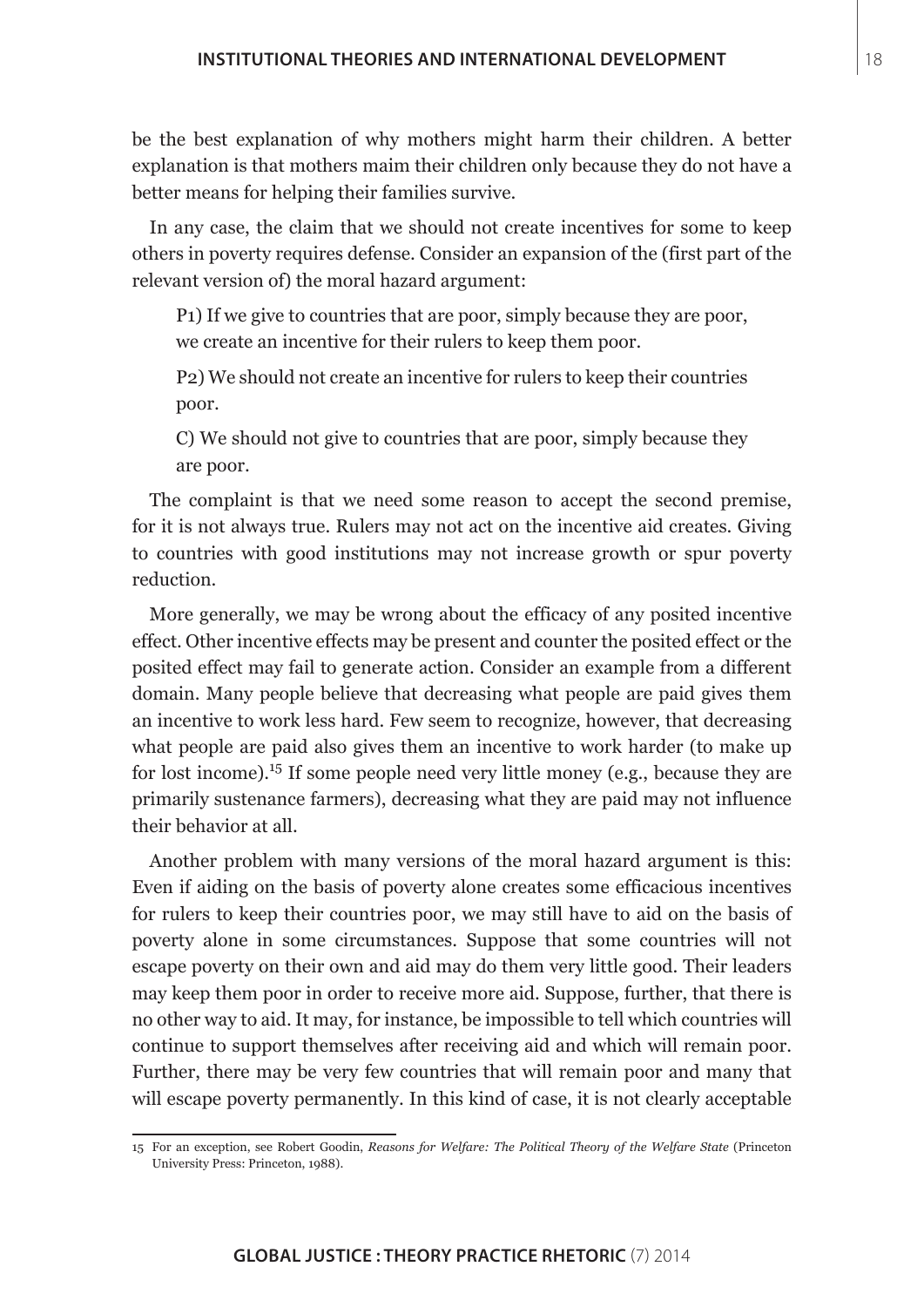to stop giving aid. We may have to give aid even if aid creates some efficacious incentives for some rulers to keep their countries poor.

Nevertheless, there may be something important underlying the moral hazard argument. Consider just one revised version of this argument that avoids the problems outlined above: Giving on the basis of poverty alone creates an *efficacious* incentive for rulers to keep their countries poor. When we justifiably have some concern for how much poverty we alleviate (etc.), other criteria should enter into our decisions about how to aid.16 This argument is much more promising than the original moral hazard argument because it appeals only to *efficacious* incentive effects. Further, it does not rely on the controversial claim that we need never aid desperately poor countries when some will remain poor because of the incentives aid creates.

Even the revised version of the moral hazard argument gives nothing like the kind of justification necessary for distributing aid only to countries with good institutional quality. For the *revised version* of the moral hazard argument to be well-justified, the premise that aiding on the basis of poverty alone creates an efficacious incentive for rulers to keep their countries poor requires empirical defense.<sup>17</sup>

Finally, even if some of the negative incentives aid creates do drive behavior, what we should do about that is still an open question. Even if giving aid to poor

<sup>16</sup> This may be so, for instance, if resources are so scarce that we are unable to eliminate poverty and do all of the other things that matter. This is not clearly the case in the actual world, however. For, (1) we give very little aid globally and (2) we know a lot about what makes aid work. It is well-known that most countries fall far short of the target of .7 percent of GDP in foreign aid (OECD, 'Development Aid at its Highest Level Ever in 2008', [2008], www.oecd.org/do cument/35/0,3343,en\_2649\_34487\_42458595\_1\_1\_1\_1,00.html [accessed on 28 June 2013]). On average, citizens in OECD-DAC countries gave \$68 in 2002 (OECD [2004] cited in Tarp [2006], p. 14). Furthermore, there is a lot of good evidence that some aid works. There are many experimental and quasi-experimental evaluations of health and education programs, for instance, that demonstrate their success. There are also good examples of agricultural support, microfinance, school voucher, scholarship, and de-worming programs. See Nava Ashraf, Dean Karlan, and Wesley Yin, 'Female Empowerment: Impact of a Commitment Savings Product in the Philippines', *World Development*, 38/3 (2010), 333-344; Robert Cassen, *Does Aid Work?* (Oxford: Clarendon Press, 1986); Jonathan Isham, Deepa Narayan, and Lant Pritchett, 'Does Participation Improve Project Performance: Establishing Causality with Subjective Data', *The World Bank Economic Review* 9/2 (1995), 175-200; Al Kehler, 'When Will Ethiopia Stop Asking for Food Aid?', in Humanitarian Policy Group (ed.), *Humanitarian Exchange. Humanitarian Policy Group No. 27* (London: Overseas Development Institute, 2004), 22-4; Esther Duflo, Rachel Glennerster, and Michael Kremer, 'Using Randomization in Development Economics Research: A Toolkit', Center for Economic Policy Research Working Paper 6059 (2007). Many of these programs have been successfully replicated and scaled up (Duflo et al. [2007]; Hassan Zaman, 'Poverty and BRAC's Microcredit Programme: Exploring Some Linkages', BRAC Working Paper Number 18 [1997]; Jonathan Morduch, 'Does Microfinance Really Help the Poor? New Evidence from Flagship Programs in Bangladesh', Harvard University Department of Economics and HIID Working Paper [1998] http://www.cgdev.org/doc/RM/ Morduch%201998,%20Does%20Microfinance%20Really%20Help%20the%20Poor--New%20Evidence%20 from%20Flagship%20Programs%20in%20Bangladesh.pdf [accessed 16 July 2013]; Mark Pitt, 'Reply to Jonathan Morduch's 'Does Microfinance Really Help the Poor? New Evidence from Flagship Programs in Bangladesh', Ms., http://www.brown.edu/research/projects/pitt/sites/brown.edu.research.projects.pitt/files/uploads/reply\_0.pdf [accessed 20 August 2013]). Though it may not be easy to do so, it is clearly possible to create such programs.

<sup>17</sup> There may be other arguments for considering other factors besides development or poverty in aid allocation. We might be concerned, for instance, about how fast we can alleviate poverty. This paper will not explore other possibilities. See, however, Deen Chatterjee (ed.), *The Ethics of Assistance* (Cambridge: Cambridge University Press, 2004); Hassoun and Subramanian (2010).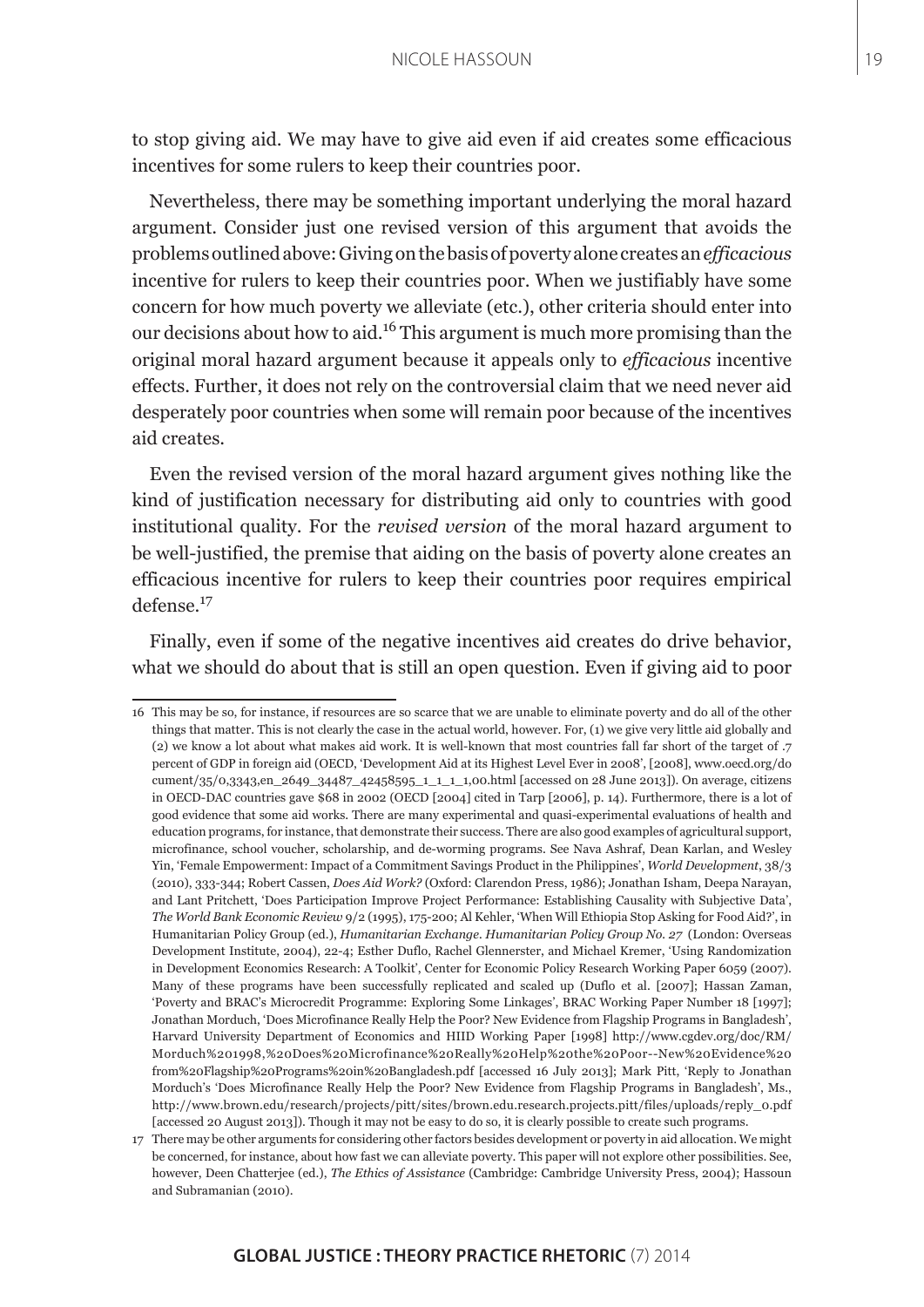countries on the basis of poverty alone creates an efficacious incentive for their rulers to keep them poor and concern with how much poverty we alleviate (etc.) is justified, it does not follow that we should give to those countries with good institutions. For it is possible that giving to countries with good institutions would be no better, or even worse, for the poor than giving on the basis of poverty alone. It is time to turn to the empirical evidence for the conclusion that institutional quality matters. If it is not sustainable, there is reason to endorse a different theoretical framework in the search for reflective equilibrium between theory and practice. Before considering this evidence, it is worth noting that the problem with the moral hazard argument may be a general problem for theoretical economic arguments based on posited incentive effects. Such arguments require empirical substantiation.<sup>18</sup>

#### **The Empirical Evidence and Critique**

Before considering more sophisticated empirical arguments, consider why we cannot conclude that we should make aid conditional on countries having good institutions because institutions are good for poverty reduction.19 Most of the literature on the importance of institutional quality focuses on establishing that good institutions foster growth.<sup>20</sup> But we cannot rely on estimates of how much growth, in general, reduces poverty to bridge the gap in figuring out how institutions impact poverty (even if they increase growth). Not all causes of growth will reduce poverty by the same amount – some may even increase poverty.<sup>21</sup>

<sup>18</sup> Some argue that this requires some previously substantiated theoretical framework. See for instance, Angus Deaton, 'Instruments of Development: Randomization in the Tropics, and the Search for the Elusive Keys to Economic Development', NBER Working Paper 14690 (2009), www.econ.uiuc.edu/~roger/courses/574/readings/Deaton\_ Instruments%20of%20development.pdf (accessed 16 April 2013).

<sup>19</sup> For some seminal work in New Institutional Economics see Douglass North, *Institutions, Institutional Change and Economic Performance* (Cambridge: Cambridge University Press, 1990). In this book North argues that institutions are incredibly important for international development as they help create order and reduce transaction costs. However, he provides no empirical evidence to make his case. North instead surveys the history of economic development in several countries and gives informal game-theoretic arguments. Although North's article opened the door to empirical research on this important topic, it does little on its own to establish his empirical conclusions about the importance of goods institutions.

<sup>20</sup> One key paper supporting the institutional thesis popularized, in part, by Daren Acemoglu and James Robinson's book *Why Nations Fail* (New York: Crown Business Publishing, 2012), is Daron Acemoglu, Simon Johnson, and James Robinson, 'The Colonial Origins of Comparative Development', *The American Economic Review* 91 (2001), 1369–401. In this paper, Acemoglu et al. implemented (a now widely used method) of dealing with what economists call an 'endogeneity' problem – roughly, the problem that arises when we do not take into account the impact of reverse causation. One way to deal with this problem is to introduce an 'instrument' – something that is correlated with the right-hand side variable (the hypothesized causal factor – in this case institutional quality) - but should be independent of the left-hand side variable (that is of interest – here, growth). In order to identify the instrument for the quality of institutions, Acemoglu et al. look at differences in settler mortality during colonial time. It seems, however, that more than a modicum of faith is necessary to accept arguments based on this instrument for institutional quality. Acemoglu et al.'s instrument might be good for colonialism (or successful colonialism) but it does not clearly capture any kind of institutional quality.

<sup>21</sup> Fernando Teson, 'When Philosophers Misdiagnose', *Analysis* 74/1 (2014), 107-18. There may also be another problem with the literature on institutional quality. The proposition that 'institutions matter' is compelling (who would doubt this? – especially if, as Teson suggests, '[g]ood governance may be roughly defined as the traditions and institutions by which authority in a country is exercised to the benefit of its citizens') (Teson [2014], p. 112). Nevertheless, when one pays attention to the details of the regressions in economists' empirical studies, it is clear that they contain many different and inconsistent (implicit) definitions of institutional quality.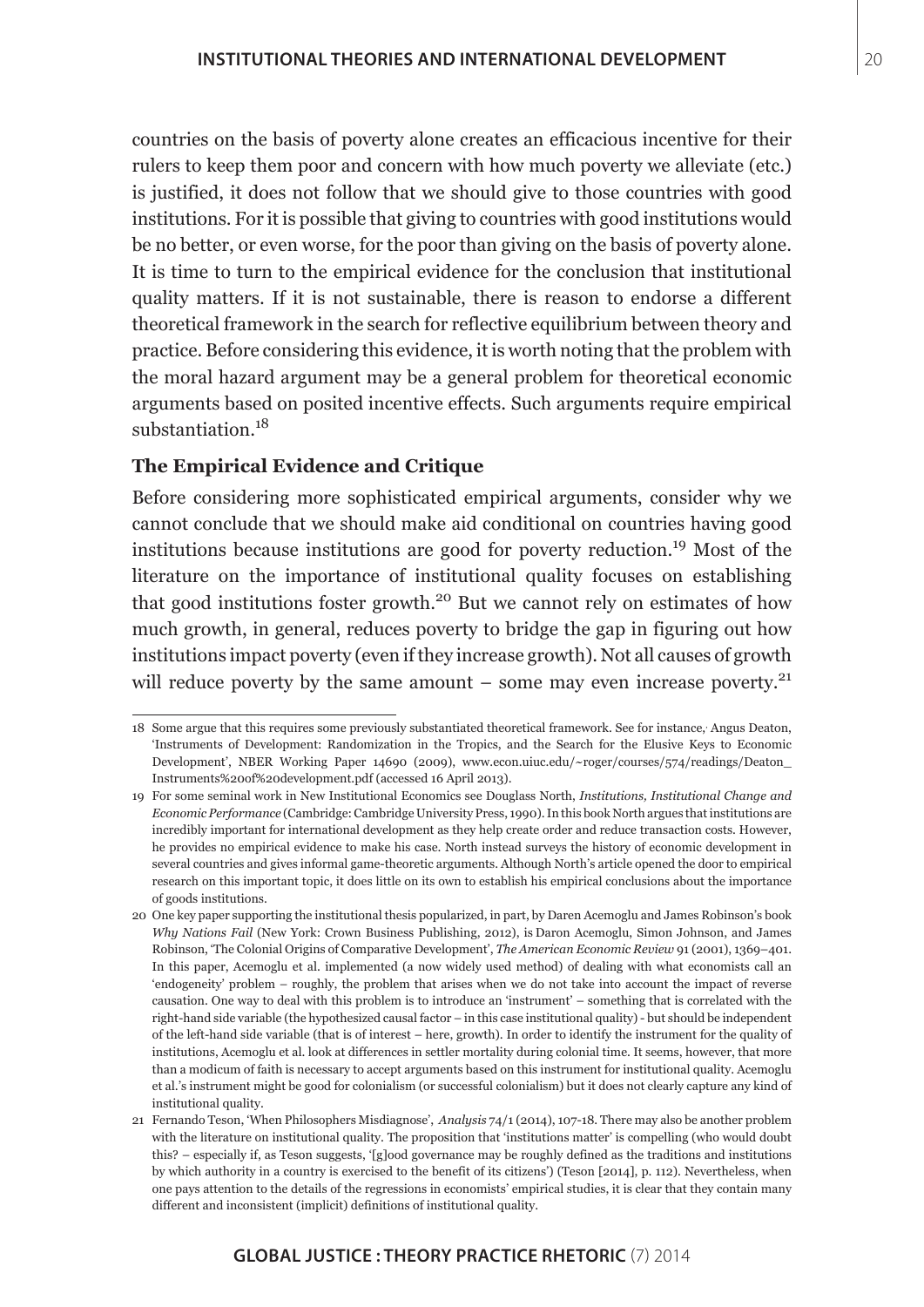A few papers do look at the impact of institutional quality on poverty specifically.<sup>22</sup> However, the evidence that good institutions are good for poverty reduction may have some problems in dealing with reverse causality.<sup>23</sup>

Moreover, even if the claim that good institutions are good for poverty reduction is correct, further evidence is necessary to establish that aiding countries with good institutions will ameliorate poverty. Even if aid improves institutional quality, some causes of institutional improvement may not contribute to poverty relief. Alternately, aid may not improve, it may even destroy, good institutions.<sup>24</sup> Mathias Risse might be right when he says that 'the sources of wealth rest in [domestic] institutional quality... . While foreigners can destroy institutions, they can often do little to help build them'.<sup>25</sup> The general form of argument – x reduces poverty so we should give to countries with  $x - i$  is not a good one. It is important to consider whether countries, or international institutions, offering aid might do better to target it in other ways.26 We need to know whether aid has more impact in countries with good institutional quality.

There is a large body of empirical evidence that might support the claim that 'among low-income countries, large-scale financial aid has more impact in an environment of sound institutions and policies'.<sup>27</sup> Perhaps the seminal article on the topic is 'Aid, Policies, and Growth' (first put out as a working paper in 1997) by Burnside and Dollar. This paper argues that aid works only in countries with 'good policies' using a measure of policy quality that contains budget surplus, trade openness and inflation weighted by their correlation with growth rates.<sup>28</sup>

<sup>22</sup> See, for instance, Omar Azfar, 'Institutions and Poverty Reduction', Center for Institutional Reform and the Informal Sector (IRIS), University of Maryland, College Park, (2005), http://siteresources.worldbank.org/INTPGI/ Resources/342674-1115051862644/Institutions8.pdf (accessed 23 April 2013).

<sup>23</sup> In the paper cited above, for instance, institutional quality is not a significant predictor of growth on the standard instrument for institutional quality (moreover, I do not find this instrumentation strategy compelling – see discussion in notes below).

<sup>24</sup> Aid may help countries with bad institutions improve their institutions and reduce poverty

<sup>25</sup> Mathias Risse, 'Do We Owe the Poor Assistance or Rectification?' *Ethics & International Affairs* 19/1 (2005), 9-18.

<sup>26</sup> Even if the institutionalist thesis is true, it is so vague as to be unhelpful. It is not clear what components of institutional quality as measured by the CPIA index, for instance, are contributing to aid's success (see Dani Rodrik, 'Getting Institutions Right', [2004], http://www.cesifo-group.de/pls/guestci/download/CESifo+DICE+Report+2004/ CESifo+DICE+Report+2/2004/dicereport204-forum2.pdf [accessed April 23 2013]. Very different institutional systems can also receive high ratings on different indexes. Even a legal system based on private property is not necessary for high ratings (e.g., China seems to do pretty well on some ratings). Some commentators argue against having a single formula for aid disbursement at all - context matters, there is no one-size fits all approach. Perhaps we should look for contingent correlations between local economic conditions and success (Rodrik [2004], p. 9). Still, there should be a point to saying 'institutions rule'.

<sup>27</sup> IDA (2004), p. 6; Craig Burnside and David Dollar, 'Aid, Policies, and Growth', *American Economic Review*, 90/4 (2000), 847-68; Craig Burnside and David Dollar, 'Aid, Policies, and Growth: Revisiting the Evidence', World Bank Policy Research Working Paper 2834 (2004); David Dollar and Victoria Levin, 'Increasing selectivity of foreign aid, 1984-2002', World Bank Policy Research Working Paper 3299 (2004); Paul Collier and David Dollar, 'Aid Allocation and Poverty Reduction', *European Economic Review* 46/8 (2002), 1475-500.

<sup>28</sup> Burnside and Dollar (2000). This research was also picked up by the World Bank report by David Dollar and Lant Pritchett, 'Assessing Aid- What Works, What Doesn't, and Why', (1998), http://documents.worldbank.org/curated/ en/1998/11/438890/assessing-aid-works-doesnt (accessed 5 June 2013) and Collier and Dollar (2002) have taken on leadership roles within the Bank's research department, greatly influencing public opinion and probably economic policy (William Easterly, 'How the Millennium Development Goals are Unfair to Africa', *World Development* 37/1 [2009], 26-35).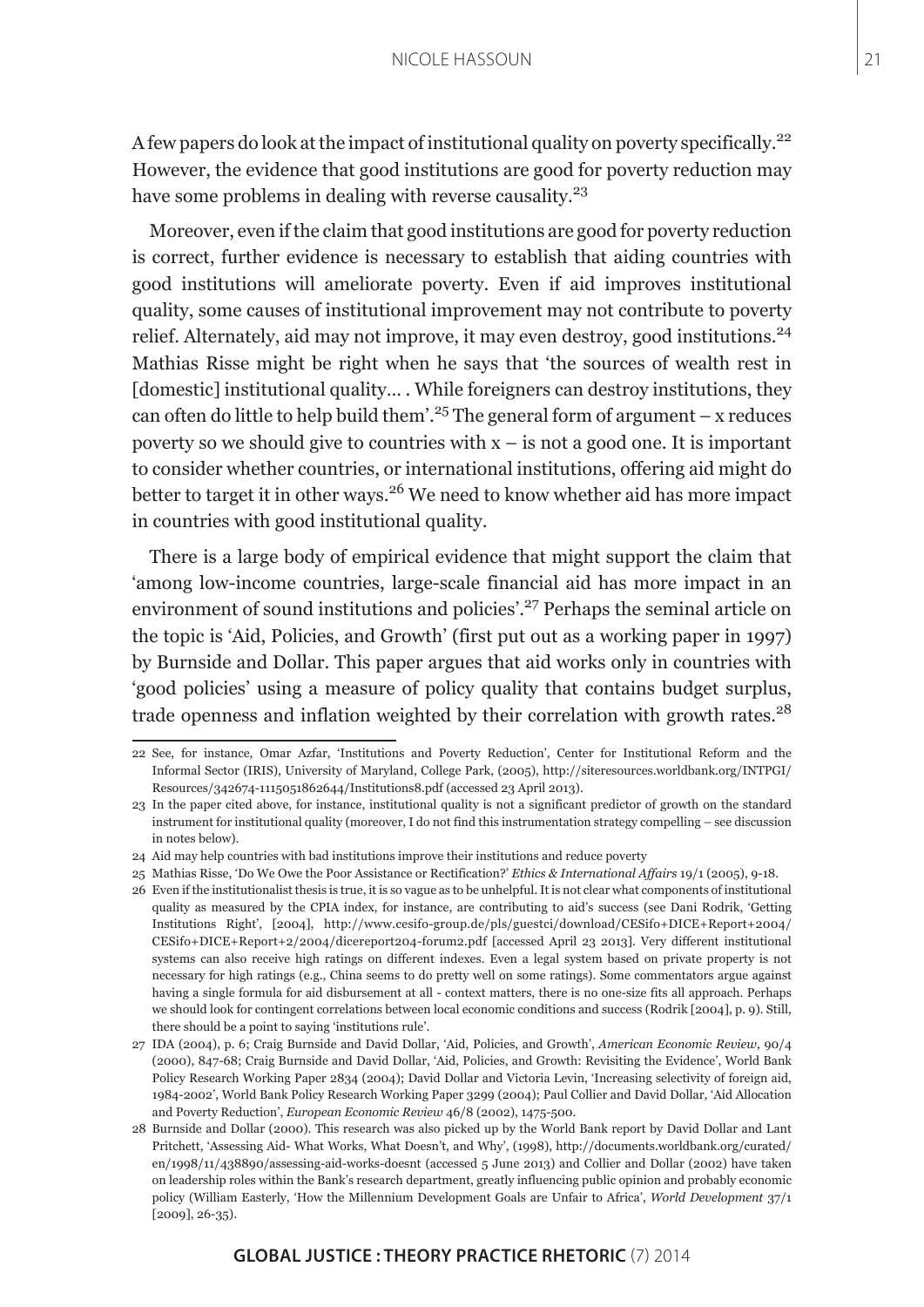Collier and Dollar and Burnside and Dollar extended this work using other measures of institutional quality including the CPIA index.<sup>29</sup>

Unfortunately, the Burnside and Dollar study has been roundly criticized, and its successors suffer from many of the same problems.<sup>30</sup> These problems undermine the evidence that distributing aid to countries on the basis of institutional quality is an effective way to increase growth rates. Many researchers have had trouble replicating the results in Burnside and Dollar's study and its successors.31 The results are, at least, quite fragile; they depend greatly on the particular theoretical assumptions (model specification) and data used.32 The studies at issue may well have endogeniety problems and aid may not have a linear relationship to growth (though the studies suppose otherwise).33 Some of the studies depend on a few crucial (country and year) observations.<sup>34</sup>

Some researchers also question the general thesis that aid is more effective in good institutional environments. Some suggest that good institutions are not a precondition for aid to work, though good institutions increase aid's impact on growth.35 Others argue that features of countries besides their institutional quality, like climate, may explain why aid works in some places but not others.<sup>36</sup> Some even find that good institutions may hinder aid's effectiveness.<sup>37</sup>

Both Burnside and Dollar and Dollar and Levin try to defend the evidence in favor of aiding countries with good institutions.38 They point out that 'common to many of these criticisms is a change in specification, either in terms of estimation technique, or in terms of which variables are included in the regression'.39 But one complaint about Burnside, Dollar, and Levin's studies was precisely that

<sup>29</sup> Collier and Dollar (2002) and Craig Burnside and David Dollar, 'Aid, Policies, and Growth: Revisiting the Evidence', World Bank, Policy Research Working Paper No. 2834 (2004). There are many worries about this and the other measures of institutional quality researchers use, but this paper will set aside any problems with the measures of institutional quality in the studies for now. For discussion of the CPIA index, in particular, see Hassoun (2012b).

<sup>30</sup> Robert Lensink and Howard White, 'Are There Negative Returns to Aid?', (1999), http://som.eldoc.ub.rug.nl/FILES/ reports/1995-1999/themeE/1999/99E60/99e60.pdf (accessed 20 July 2013); Carl-Johan Dalgaard and Henrik Hansen, 'On Aid, Growth, and Good Policies', CREDIT Research Paper 00/17 (2000), http://www.iese.ac.mz/lib/ saber/ead\_53.pdf (accessed 17 June 2013); Carl-Johan Dalgaard, Henrik Hansen, and Finn Tarp, 'On The Empirics of Foreign Aid and Growth', *The Economic Journal* 114 (2004), 191-216.

<sup>31</sup> Lensink and White (1999); Shuans Lu and Rati Ram, 'Foreign Aid, Government Policies, and Economic Growth: Further Evidence from Cross-Country Panel Data for 1970-1993', *International Economics* 54/1 (2001), 15-29.

<sup>32</sup> Lu and Ram (2001); Dalgaard and Hansen (2000).

<sup>33</sup> Deaton (2009); Dalgaard and Hansen (2000); Channing Arndt, Sam Jones and Finn Tarp, 'Aid and Growth', UNU-WIDER Discussion Paper 2009/05 (2009).

<sup>34</sup> William Easterly, Ross Levine, and David Roodman, 'New Data, New Doubts: Revisiting "Aid, Policies, and Growth"', Center for Global Development Working Paper Number 26, www.cgdev.org/sites/default/files/2764 file cgd wp026.pdf (accessed 17 August 2013).

<sup>35</sup> Dalgaard and Hansen (2000).

<sup>36</sup> Dalgaard, Hansen, and Tarp (2004).

<sup>37</sup> Dalgaard and Hansen (2000).

<sup>38</sup> Ibid.

<sup>39</sup> Dollar and Levin (2004), p. 2; Burnside and Dollar (2004), p. 6.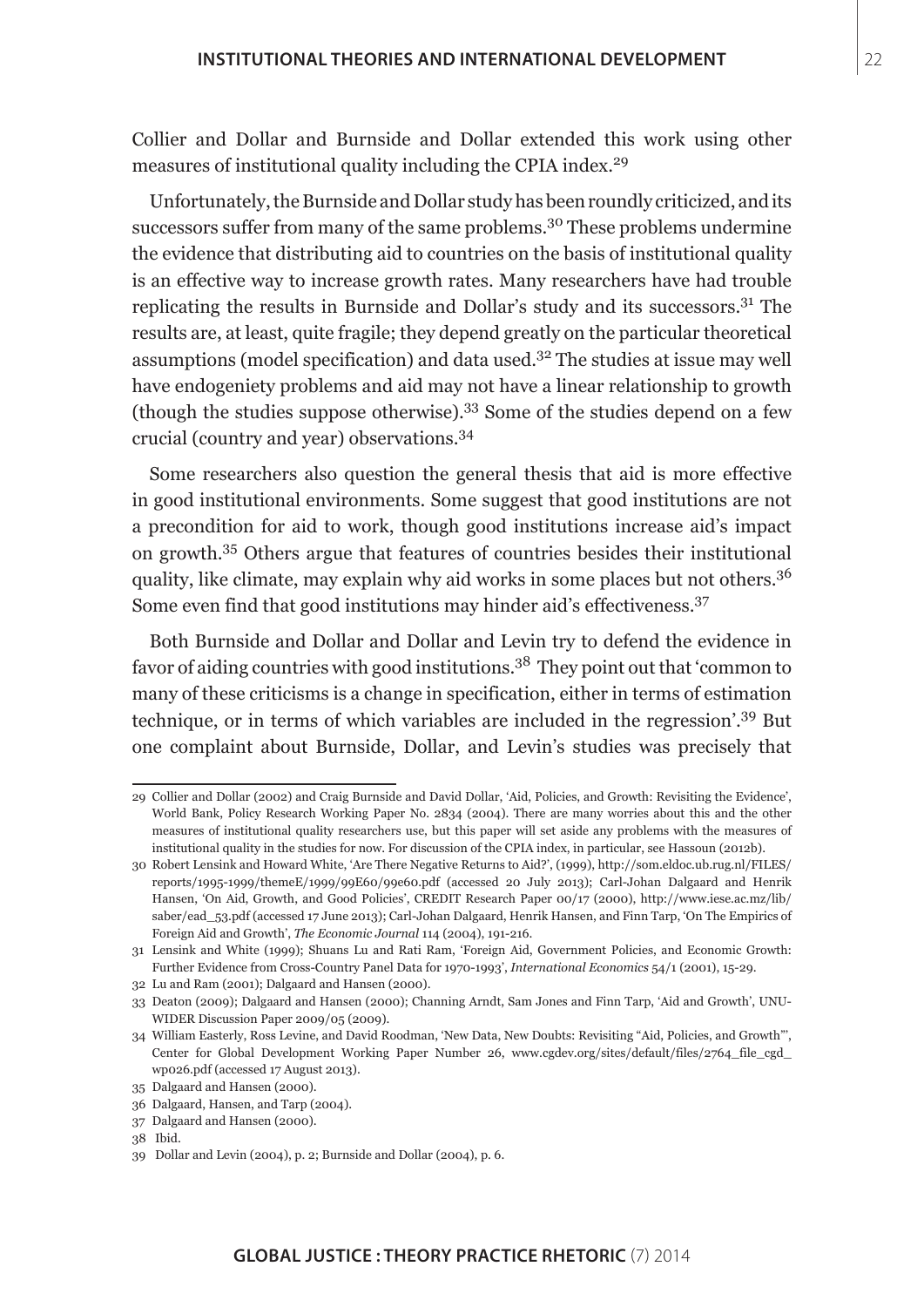#### NICOLE HASSOUN

they use the wrong theoretical specification. As to data sources, Dollar and Levin admit that it was, for a long time, literally impossible for other researchers to access their data.40 What Dollar et al. do not mention is that this is because the World Bank's research department, in which Dollar and Collier have both taken leadership positions, had not released it. Furthermore, even when researchers were eventually given access to the original data, they were unable to replicate the results.41 So there is little reason to believe these studies' conclusions.

An equally important critique, however, is that the main studies supporting Burnside and Dollar's results use GDP per capita as a measure of poverty. At best there is a large gap between the studies' results and the claim that a metric for allocating aid that makes aid conditional on good institutional quality is justified because it reduces poverty. Consider Dollar and Collier's argument that increasing the weight given to poorer countries in the IDA's formula will reduce aid's effectiveness in ameliorating poverty. They suggest that the 'poverty efficient' allocation of aid rises with GNI per capita to about \$800 in part because relatively richer poor countries are better able to absorb aid.42 However, to estimate the 'poverty efficient' allocation, the authors of this study – Paul Collier and David Dollar – assume that growth will reduce poverty by a certain amount and that there is a set budget for reducing poverty. Neither of these claims is well justified. They simply assume, for instance, that the effect of aid is distributionally neutral and then adopt an estimate of the poverty elasticity of growth given mean income based on a few research papers.43 The papers they rely upon look at the general impact of growth on poverty, however, not on the impact of aid-induced growth on poverty which, as noted above, may be a quite different matter. Although the debate will surely continue, the evidence that making aid to countries conditional on their having good institutions will better reduce poverty is not compelling.

#### **Conclusion**

This paper provided a critical introduction to some of the literature on institutional quality and international development. It looked, in particular, at an argument for the conclusion that making aid conditional on good institutional quality will promote development by reducing poverty. It suggested that there is little evidence that this kind of conditionality is good for the poor. Even if institutional quality turns out to be an important determinant of aid's efficacy, however, many other things besides good institutions may contribute to aid's ability to reduce poverty.44 Moreover, even though it would be incredibly surprising if good

<sup>40</sup> Dollar and Levin (2004).

<sup>41</sup> Dalgaard and Hansen (2000).

<sup>42</sup> Collier and Dollar (2002).

<sup>43</sup> Ibid., pp. 17-8.

<sup>44</sup> For instance, see Jeffrey Sachs, Andrew Mellinger, and John Gallup, 'The Geography of Poverty and Wealth', *Scientific American* 284 (2001), 70-5.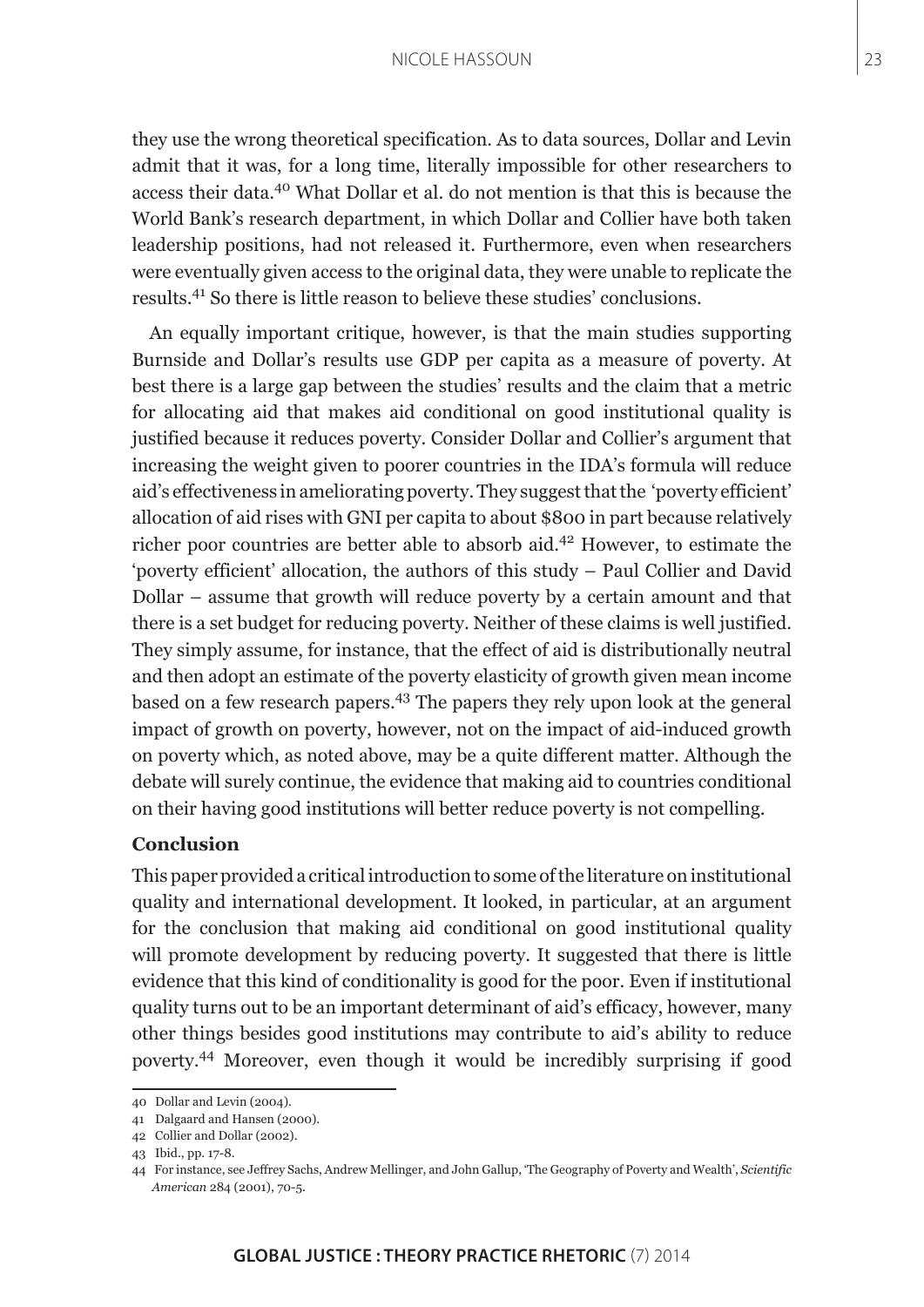institutions – under some definition – were not important for good development, there are strong arguments that other things matter as well. So the take-home lesson is not that good institutions do not matter – but just that we need to think carefully about how we can better make the case that they matter. We should also look closely at the ways that good institutions do and do not matter in trying to promote international development.

More generally, this paper aimed to illustrate a new way that philosophers might contribute to the philosophy of economics. Philosophers of economics have so far focused on the foundations of welfare economics – evaluating the coherence and plausibility of the assumptions underlying much theoretical work in the discipline. There are, however, many important discussions in economics' sub-disciplines, including development economics, to which philosophers can fruitfully contribute.<sup>45</sup>

*Prof. Nicole Hassoun Department of Philosophy Binghamton University email: nhassoun@binghamton.edu*

# $\bullet$  the global justice network

<sup>45</sup> This paper draws largely on my paper 'World Bank Rules for Aid Allocation' presented at the AMINTAPHIL conference on economic justice and subsequently published in their conference proceedings. I would like to thank the editors for permission to publish a revised version of the paper here as well as those who kindly provided comments on drafts of that paper.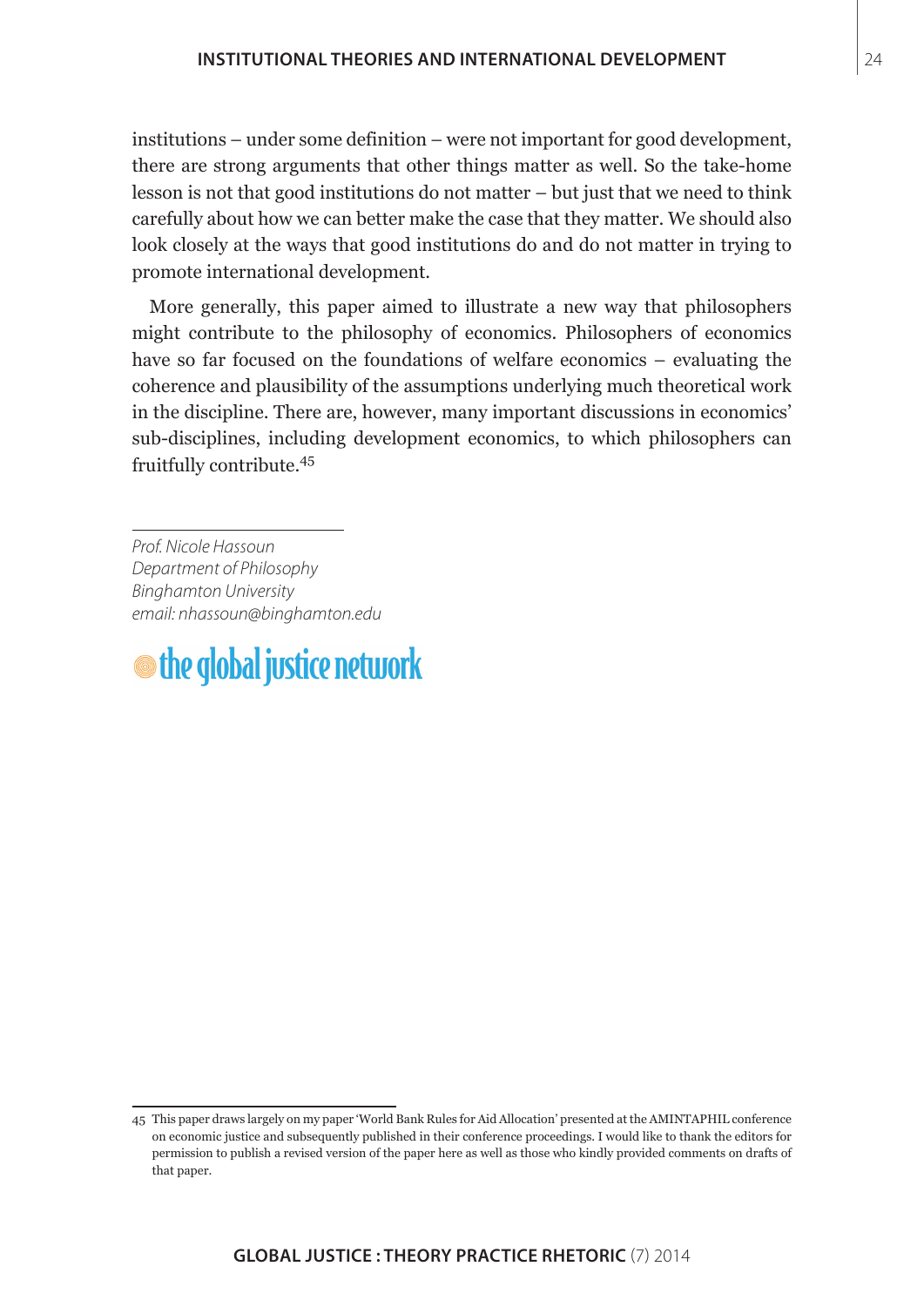### **Appendix: The IDA's Formula for Aid Allocation and the CPIA Index**

Very roughly,46 the IDA's Formula for Aid Allocation is this:

$$
f(PR^{2.0}, \text{GNIPC}^{0.125})
$$

GNIPC stands for Gross National Product Per Capita. The IDA gives less weight to GNIPC as it rises so that each increment of income yields less aid.47 PR stands for Performance Rating and the Country Policy and Institutional Assessment index (CPIA) makes up 80% of the PR. The Annual Review of Portfolio Performance (ARPP), the Bank's rating of projects in a country, makes up the remaining 20%.48 This sum is then scaled by a measure of countries' governance quality. This measure is taken from the six governance criteria in the CPIA and one in the ARPP (weighted equally, divided by  $3.5^{49}$  and raised to the power of 1.5). In effect, governance gets a lot of weight in the formula. There are also many exceptions.<sup>50</sup>

Although the exact formula changes over time, the IDA14 formula was:

Allocation Country i (3-year) = SDR3.3 million + Performance-Based Allocation i (PBA i) where:

$$
PBA i = \frac{(IDA rating i) 2 \times Population i x (GNI/cap i) -.125}{\sum i = 1-81 [(IDA rating i) 2 \times Population i x (GNI/cap i) -.125]} \times Envelope
$$
  
(i) IDA Rating Country i = ( 0.8 x CPIA i + 0.2 x ARPP i) x Govfact i

- (ii) Governance Factor  $i = (average rating of 6 governance criteria)$  $i / 3.5$ )1.5
- (iii) The Envelope = IDA three-year envelope, after deduction of the otherwise determined blend allocations as well as the allocations to eligible post-conflict countries
- (iv) The country allocation norm is subject to a maximum of \$20 per capita per annum. <sup>51</sup>

<sup>46</sup> The IDA's formula continues to evolve over time. See, for instance, IDA, 'IDA 15: IDA's Performance Based Allocation', (2007a), www.siteresources.worldbank.org/IDA/Resources/Seminar%20PDFs/73449-1172525976405/3492866- 1172527584498/PBAformula.pdf (accessed 19 July 2013); IDA, 'IDA 15: Selectivity and Performance', (2007b), www. siteresources.worldbank.org/IDA/Resources/Seminar%20PDFs/73449-1172525976405/3492866-1172527584498/ PBAEffectiveness.pdf (accessed 23 July 2013).

<sup>47</sup> Kanbur (2005), p. 11.

<sup>48</sup> Jeff Powell, 'The World Bank Policy Scorecard: The New Conditionality?' Bretton Woods Project, (2004), www. brettonwoodsproject.org/2004/11/art-84455/ (accessed 26 September 2013).

<sup>49</sup> CPIA scores for each criteria are between 1 (low) and 6 (high), 3.5 is the mid-point.

<sup>50</sup> Post-conflict countries get some precedence for IDA assistance but this is not reflected in the formula itself. Since there is a cap on how much aid countries can receive, there is also a bias in favor of small countries not reflected in the formula. A few years ago the Bank reported that 'sixty-two percent of IDA 14 resources will be allocated using the formula; another 14 percent go to the capped wealthier countries (India, Indonesia and Pakistan); 10 percent go to post-conflict countries and 8 percent go to "special purposes" agreed during the replenishment process' (Bretton Woods Project, 'The IDA replenishment', [2007], www.brettonwoodsproject.org/art-552223 [accessed 5 June 2013]). The fact that small countries get more than their proportionate share of assistance (Tarp [2006], p. 26) should probably be questioned, though this paper will not take on this task.

<sup>51</sup> IDA (2004).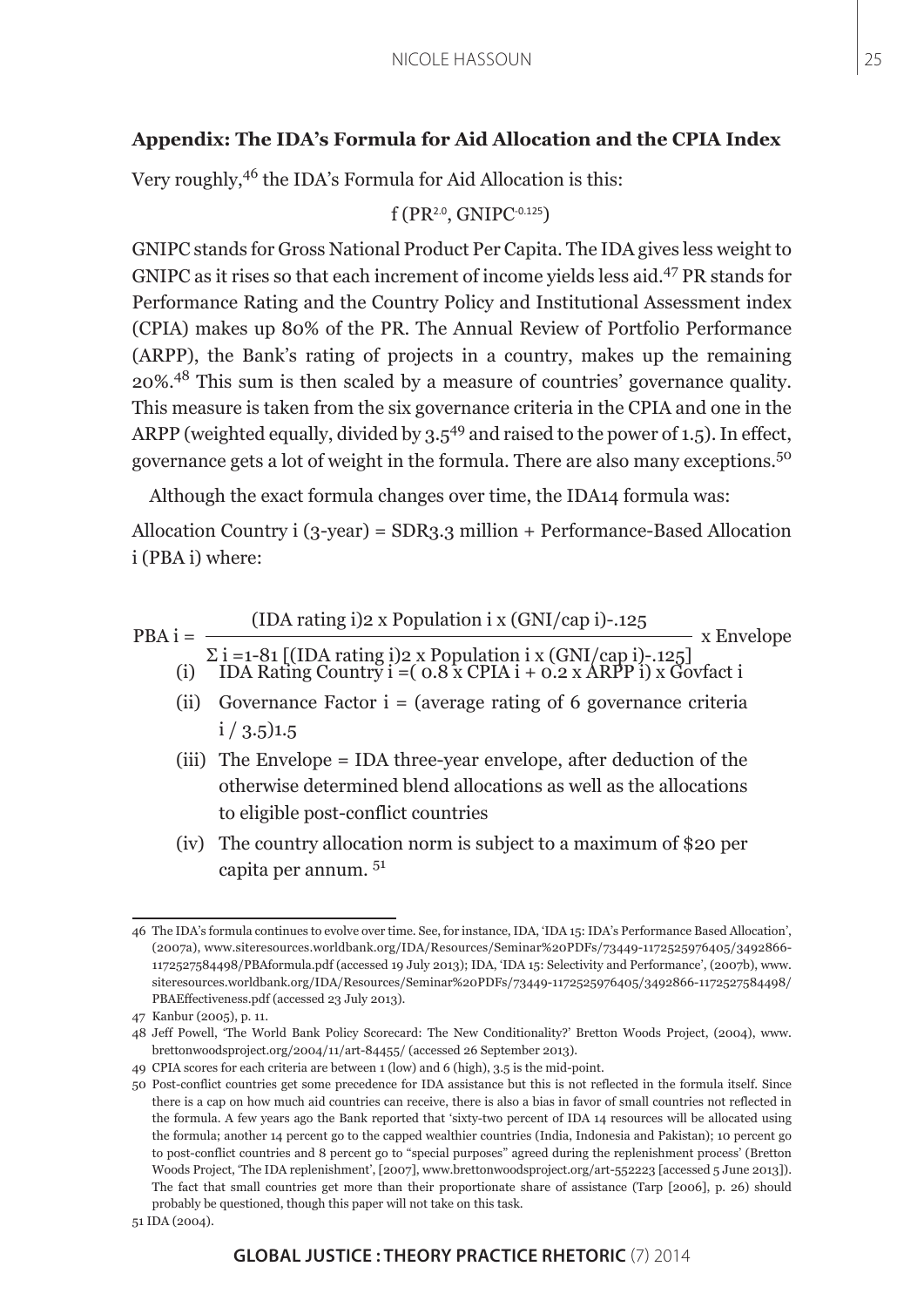The CPIA index is based on a questionnaire filled out by World Bank personnel. It contains 16 indicators in four equally weighted groups – structural policies, economic management, public management and institutions, and social inclusion/equity policies. CPIA scores for each criteria are between 1 (low) and 6 (high).

To come up with the ratings, evaluators rate a small number of countries in each region and provide narrative guidelines to country staff who then rate countries on each criterion. The scores are modified by the chief economists in the region. Sector experts review the new scores, and modifications are reviewed by the chief economists again. An arbitration panel resolves disputes. Below are the CPIA Index Rating Categories.

- *A. Economic management*
	- 1. Monetary and exchange rate policy
	- 2. Fiscal policy
	- 3. Debt policy
- *B. Structural policies*
	- 4. Trade
	- 5. Financial sector
	- 6. Business environment
- *C. Policies for social inclusion*
	- 7. Gender
	- 8. Equity of public resource use
	- 9. Building human resources
	- 10. Social protection and labor
	- 11. Policies and institutions for environmental sustainability
- *D. Public sector management and institutions*
	- 12. Property rights and rule-based governance
	- 13. Quality of budgetary and financial management
	- 14. Efficiency and equity of revenue mobilization
	- 15. Quality of public administration
	- 16. Transparency, accountability and corruption in the public sector<sup>52</sup>

Here is some further information about CPIA 'governance criteria' which receive a good deal of weight in the World Bank's analysis of countries' institutional quality:

Property rights and rules-based governance: a good score requires, *inter alia*, that property rights be protected in 'practice as well as

<sup>52</sup> Excerpted from Powell (2004), Box 1.